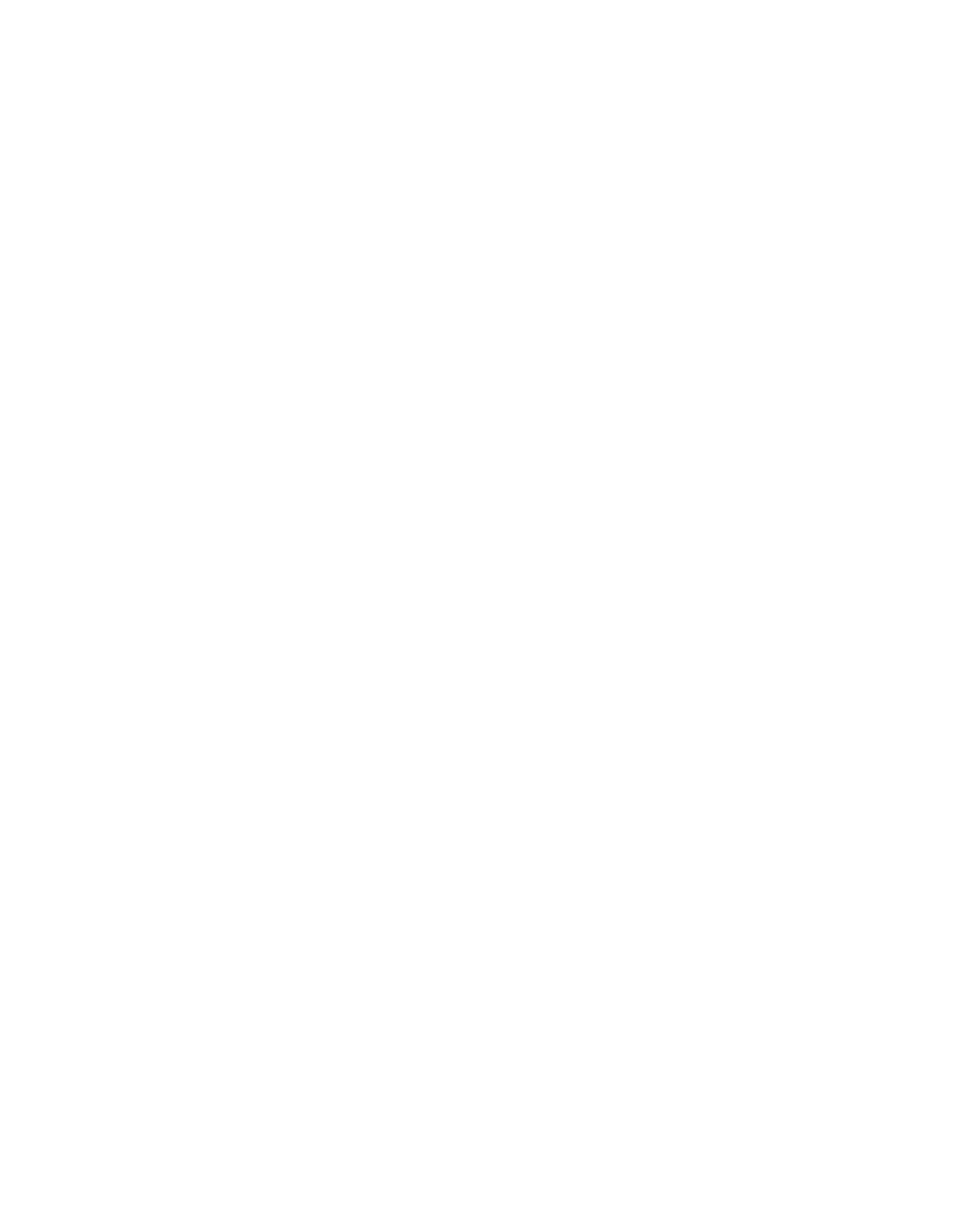## **Introduction**

In 2016, Eastern State Penitentiary Historic Site (ESPHS) embarked on a year-long process to set our course for the coming five years and beyond. Over the past 20 years, Eastern State has built a singularly successful historic site in terms of growing visitation, innovation in preservation and interpretation, and financial strength.

The board of directors and senior leadership prioritized strategic planning at this point in the organization's development in order to achieve several goals:

- Create an inclusive process by which the organization could articulate a holistic mission, vision, and values, supported by staff and board
- Clarify ESPHS's aspirations and goals regarding future growth, visitor experiences, interpretive approaches, and connections with external partners
- Resolve questions regarding tolerances for change in the historic architectural fabric of the site
- Build on the work of the 2011 Master Plan to define a phased building development program that takes into account the organization's current needs and that includes a strategy for procuring the necessary funds
- Define the operational changes required to support ESPHS's growing activities, particularly in regards to marketing, fundraising, and visitor services
- Understand the impact of building projects and operational changes on ESPHS's operating model and risk tolerance

This document summarizes the plan that records the results of this process. The plan includes a summary of the planning activities undertaken by the organization and the key findings from that work; revised mission, vision, and values that guide ESPHS's work; the goals and strategies that ESPHS will pursue for the coming five years; the Facilities Development Plan; and financial projections that reflect the key assumptions embedded in the goals, strategies, and facilities development plan.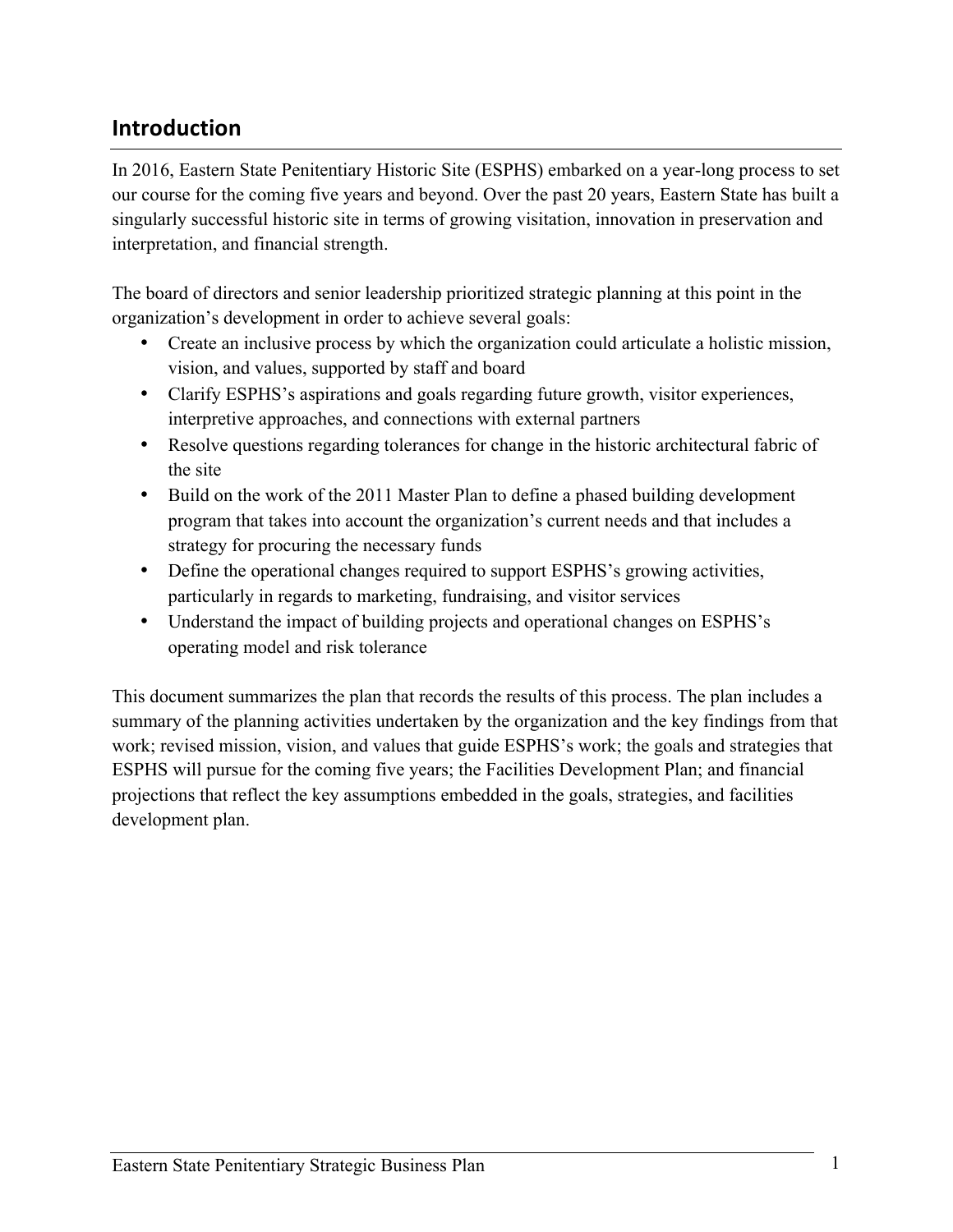## **Methodology**

The planning process was guided by a strategic planning committee made up of staff and board leadership. ESPHS engaged Juliana Koo and Elizabeth Wiesner of TDC, a Boston-based nonprofit consulting and research firm, to facilitate the planning process. TDC was joined by Sam Olshin and Ruth Embry of Atkin Olshin Schade Architects, who led the discussion on the facility, and Nancy Brennan, who led the discussion on fundraising goals and operations. The planning process was divided into five phases and was designed to engage the full staff and board at critical points in the discussion.

- **Phase I. Laying the Groundwork**. The committee reviewed the recommendations from the 2011 Master Plan and TDC's observations about ESPHS's current state, based on a series of staff interviews and review of internal documents regarding ESPHS's programs, audiences, marketing, development, operations, and financials.
- **Phase II. Building**. On a concurrent basis, TDC, AOS, staff, and select committee members progressed on a discussion regarding ESPHS's facilities.
- **Phase III. Operations and Organization.** TDC and senior staff discussed aspirations and assumptions for visitation, programmatic development, and marketing plans based on the Phase I vision discussions; and the likely impact on operations of the building projects articulated in Phase II, particularly in regards to staffing. TDC also met with a select group of board and senior staff to discuss board development and leadership succession plans.
- **Phase IV. Fundraising and Financials.** TDC, Nancy Brennan, development staff, and select board members worked together to determine ESPHS's baseline for fundraising, potential for growth, and staffing plan to support expanded development activities.
- **Phase V. Strategy and Testing.** TDC and staff worked together to create a strategic framework that built on the previous phases of work, and which included revised mission and vision language, organizational values, a brief narrative describing ESPHS's history of success and plans for the future, five-year goals and strategies, and the facilities development plan.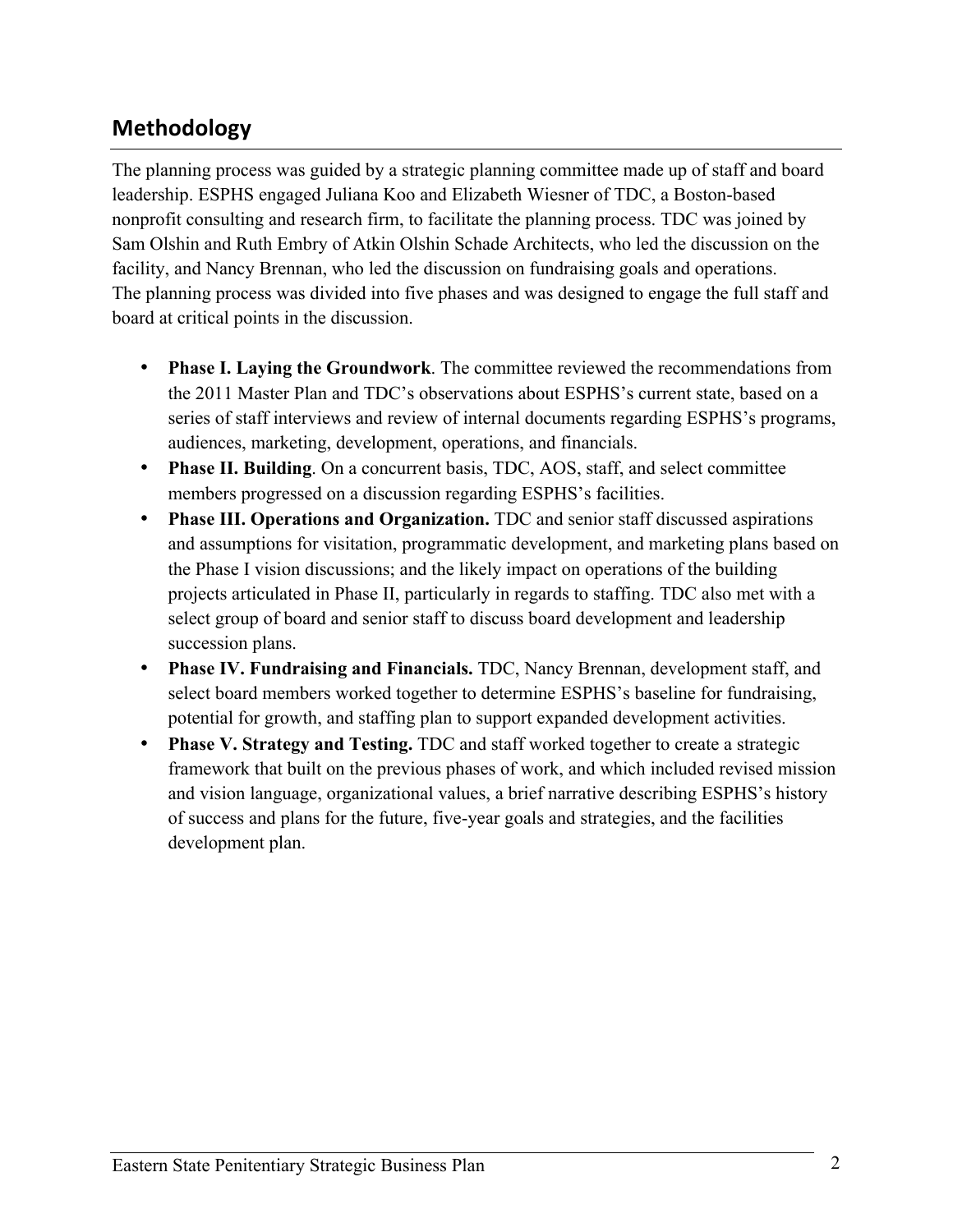

### **Mission, Vision, and Values**

#### **Mission**

Eastern State Penitentiary Historic Site interprets the legacy of American criminal justice reform, from the nation's founding through to the present day, within the long-abandoned cellblocks of the nation's most historic prison.

#### **Vision**

Eastern State Penitentiary's innovative preservation, interpretation, and public programs will move visitors to engage in dialogue and deepen the national conversation about criminal justice.

#### **Values**

Eastern State Penitentiary has built a strong culture of beliefs and practices that inform all of our decisions and actions. The core values are grouped according to content and practice, but were not prioritized. ESPHS believes that each of these values is critical to the organization's success.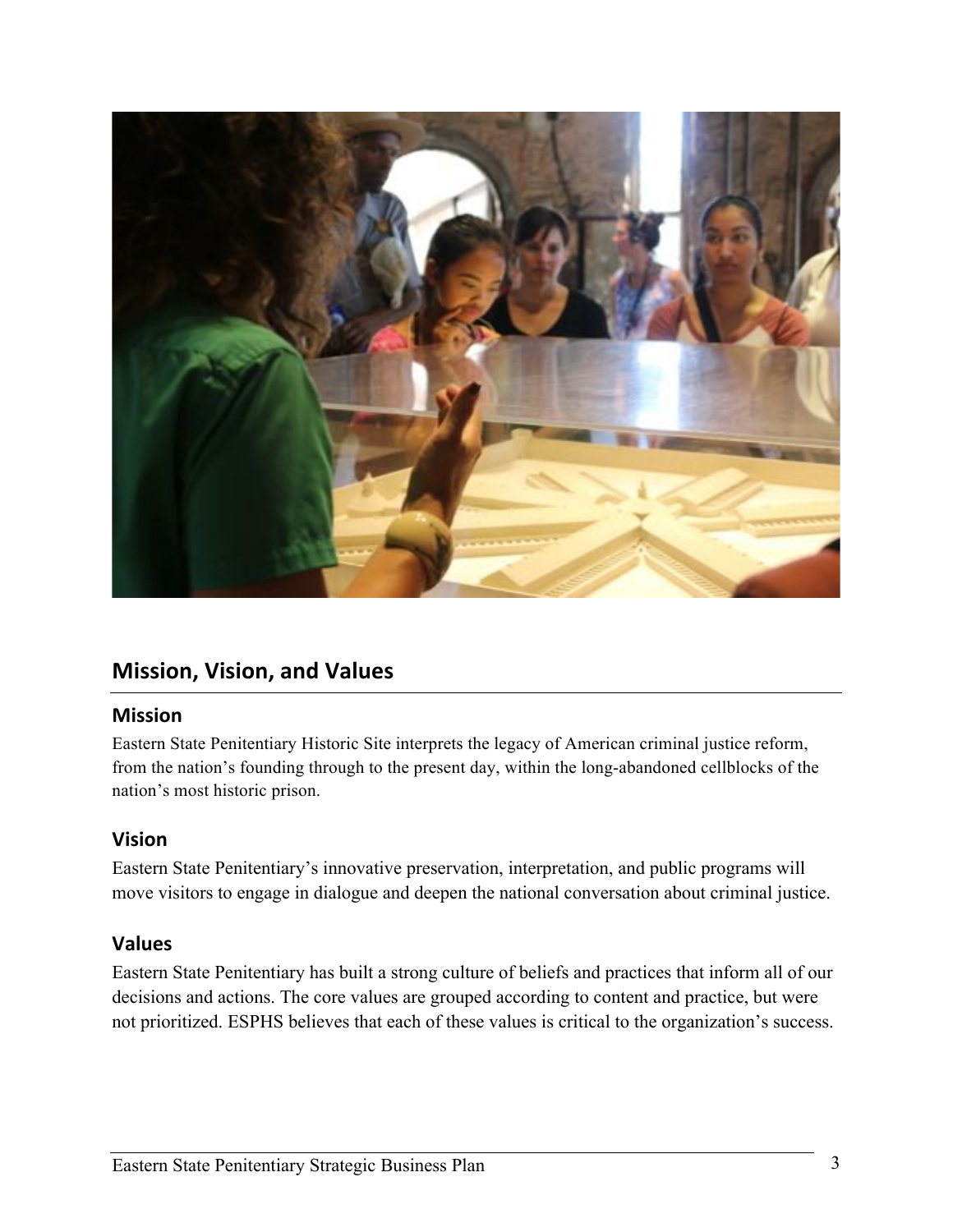#### What we do

- Stewardship of Eastern State Penitentiary as a stabilized ruin of international significance and our collections
- Interpretation of the stories of the people who were imprisoned and who worked at Eastern State, and the artifacts that tell their stories
- Leveraging the power of history and historic places to inform current-day issues
- Exploration of contemporary criminal justice issues with honesty and respect for multiple perspectives

#### How we do it

- Visitor-centric approach
- Organization-wide commitment to equity, diversity, accessibility, and inclusion
- Partnerships that enrich and complicate the dialogue catalyzed by our work
- Commitment to environment sustainability and long-term, thoughtful preservation
- An innovative and entrepreneurial culture
- A sustainable business model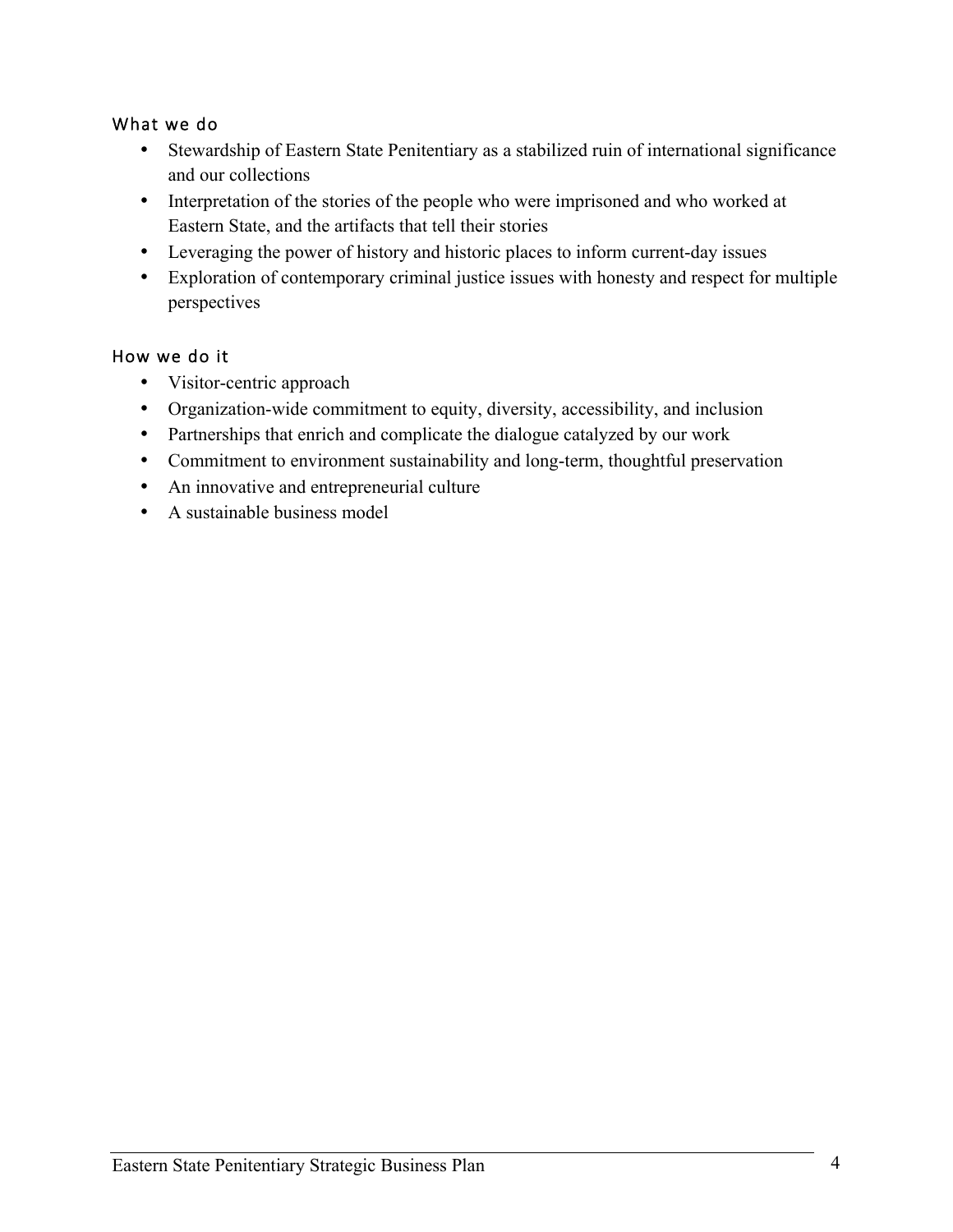

## **Our Story**

Eastern State Penitentiary Historic Site, Inc., has done the seemingly impossible: we have transformed this collapsing, once dangerous property into a thriving cultural attraction. Today the site draws nearly 250,000 visitors a year, engaging visitors with some of the most complex and critical issues facing our nation.

Since our opening in 1994, we have raised \$14

million in preservation funding. We have hosted 3.5 million visitors from around the world. In 2016, we accepted the Trustees Emeritus Award for Historic Site Stewardship from the National Trust for Historic Preservation for success and innovation in historic site administration. In 2017, we received awards from the American Alliance of Museums for excellence in exhibitions and public programs.

Over the next 10 years, we will build on this success, strengthening our position as the national leader in engaging the public with complex issues facing the criminal justice system.

To date, our ambitious business model has generated surplus annual revenues, supporting operations and allowing for modest investments in the facility. To expand to our next phase of growth, however, we will require greater support from the philanthropic community. Through critical investments in our site, program, and organization, funders will join us in creating the next decade of growth, innovation, impact, and excellence.

## **Goals and Strategies**

#### **Goal 1: Programs**

**Maintain excellence in Eastern State's historical interpretation, engagement with current issues in criminal justice, and historic preservation.** 

The Eastern State visitor experience illuminates the history of the site and delves into currentday issues of criminal justice. The centerpiece of the experience is the site itself. In the coming five years, ESPHS will develop the visitor

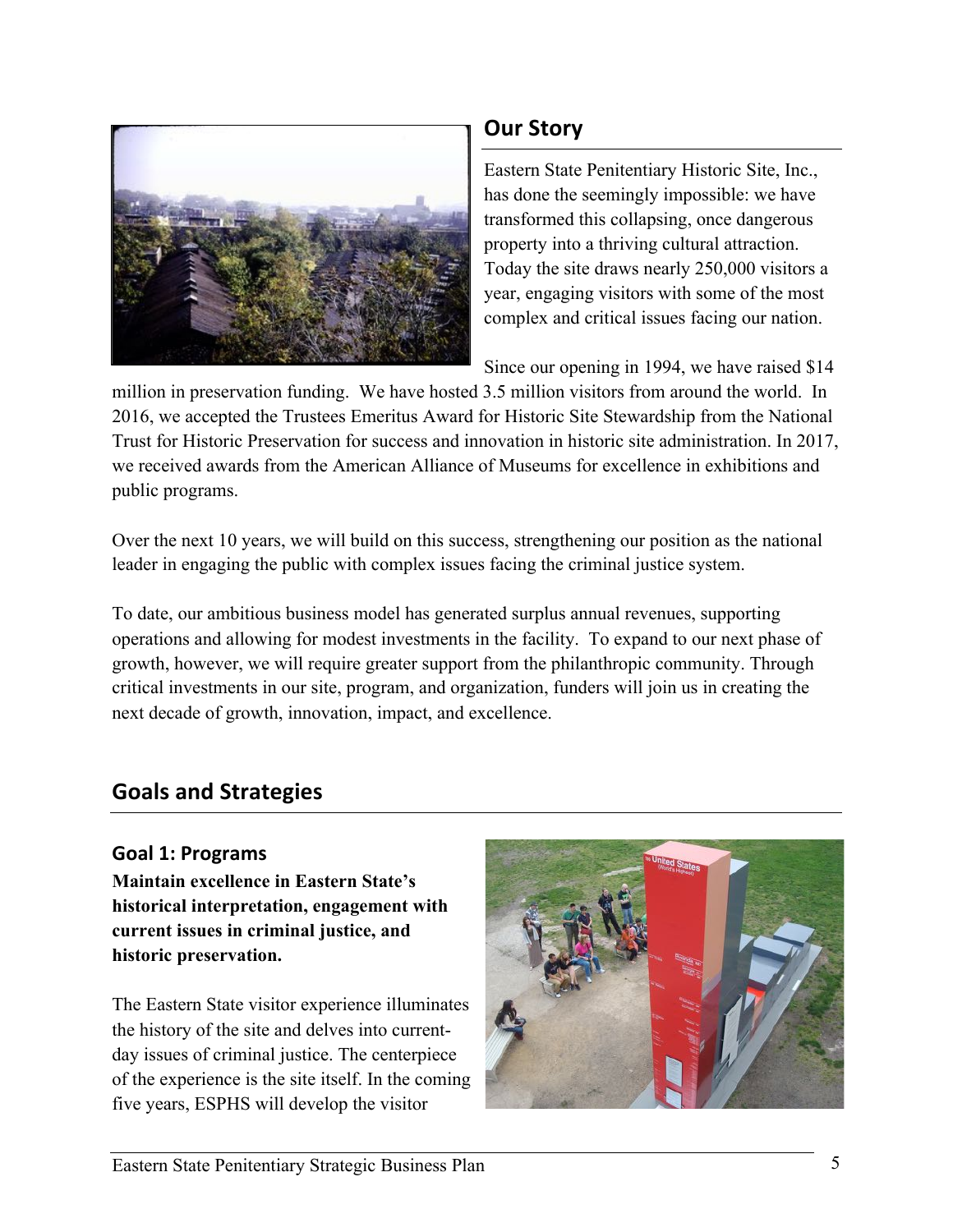experience by continuing our careful preservation work, building on our innovative practices in interpreting current day criminal justice issues, and expanding our impact and relevance for local audiences, including schoolchildren as well as communities disproportionately impacted by mass incarceration.

To advance Goal 1, ESPHS will pursue the following strategies in the coming five years:

- A. Maintain excellence in historic interpretation, preservation, and design
- B. Connect audiences with contemporary justice issues through innovative exhibitions and programs that achieve national recognition
- C. Expand programs that reach local audiences

#### **Goal 2: Historic Preservation and Adaptive Re-Use**

**Ensure that the site is preserved from structural deterioration, is safe for visitors and staff, and supports the needs of the organization.**

Eastern State's most important asset is the site, which is at the same time a nationally significant historic structure and the venue for ESPHS's programs and activities. ESPHS's approach to historic preservation balances the needs of our buildings with the needs of people who use them.

To advance Goal 2 and the Facilities Development Plan, ESPHS will pursue the following strategies in the coming five years:

- A. Maintain the highest standards of historic preservation and design
- B. Make updates to the site that support programs and enhance the visitor experience



C. Make updates to the site that support the efficient running of site operations

#### **Goal 3: Public Identity**

**Elevate Eastern State's profile among local audiences and the wider philanthropic community, while maintaining a strong and direct message to tourist audiences.**

Eastern State has firmly established our reputation as a significant destination for Philadelphia leisure tourists and for Halloween enthusiasts. Our marketing activities have focused on two simple messages. For leisure tourists: Come explore an eerie, fascinating historic prison, once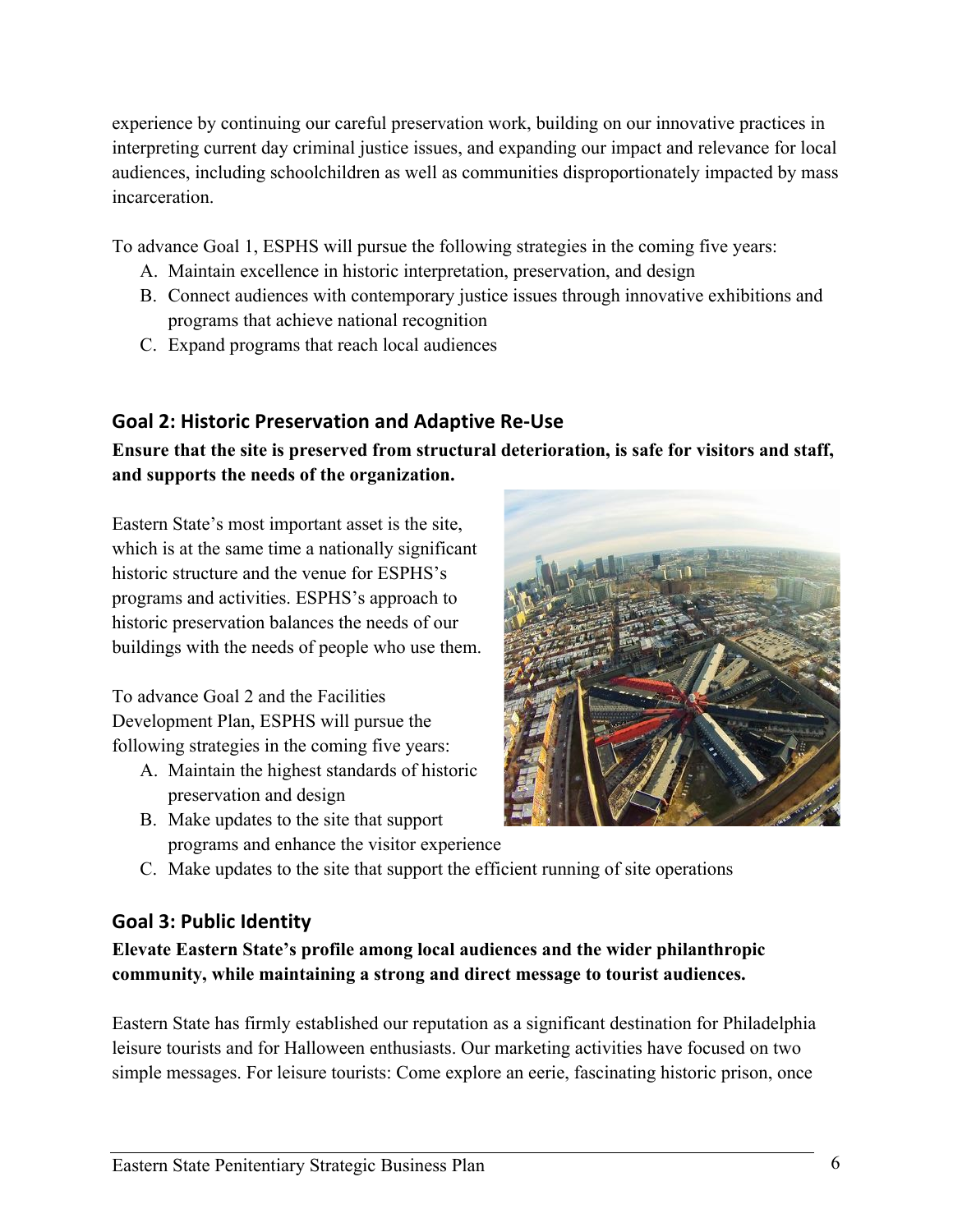known for its grand architecture and strict discipline; for Halloween revelers: Eastern State hosts the most popular haunted house in the nation.

For the next five years, ESPHS aims to change the perception of ESPHS among local audiences, local philanthropists, and national funders and partners, while at the same time continuing a strong message to tourists and *Terror Behind the Walls* audiences. ESPHS's audience development strategy does not intentionally aim for significant growth to the audience base. While growth may naturally occur, investment will be focused on changing perceptions.

To advance Goal 3, ESPHS will pursue the following strategies in the coming five years:

- A. Elevate Eastern State's profile in among local audiences and the philanthropic community
- B. Maintain a strong and direct message to tourist audiences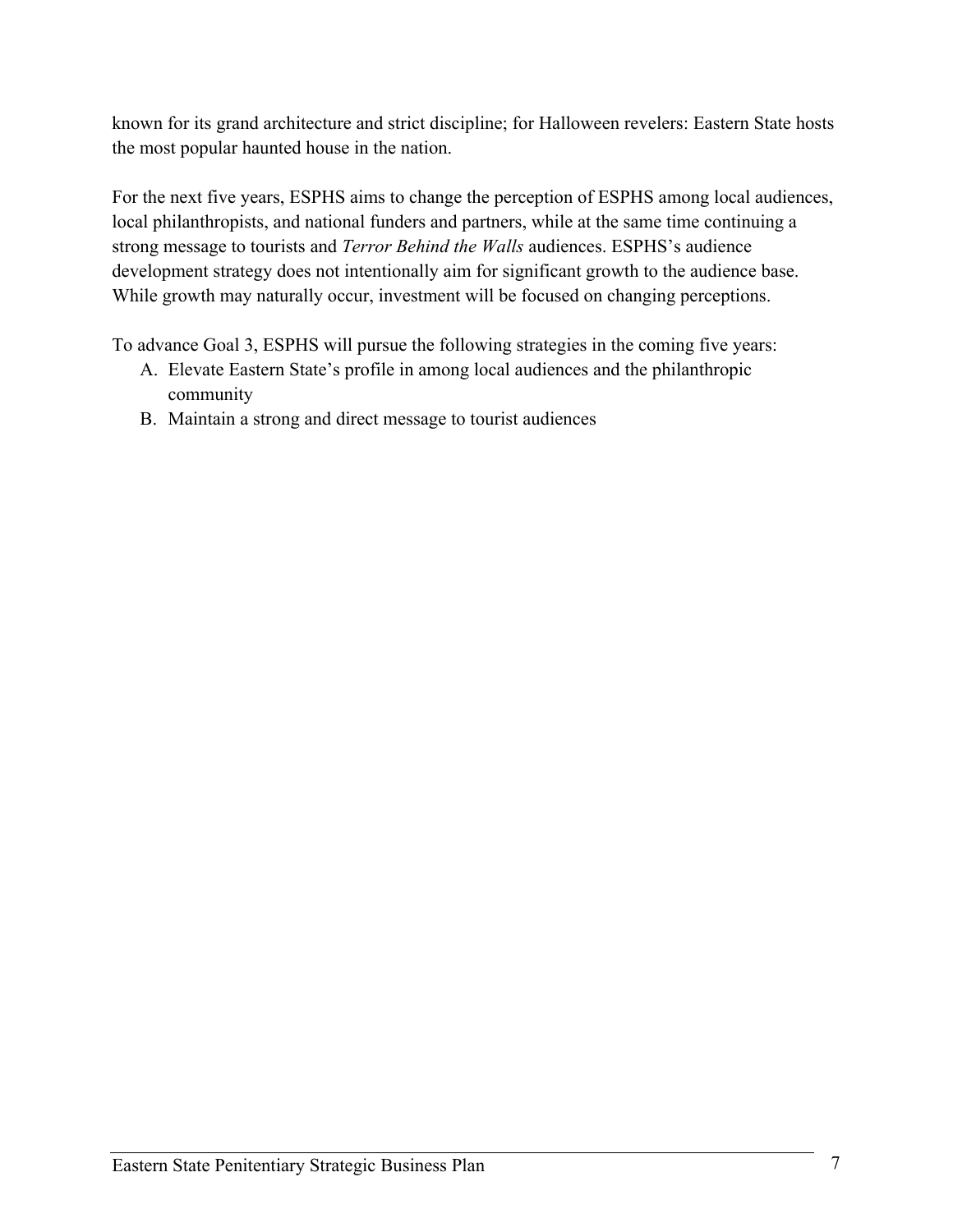#### **Goal 4. Business Model**

#### **Lay the groundwork to diversify Eastern State's business model to support operations and the Facilities Development Plan**

ESPHS has built a successful business model, which is based on strong earned revenues from *Terror Behind the Walls* and daytime tours. Operations have been fully supported through these revenue streams. Contributed revenue is raised, in large part, to support preservation and restoration of the site, supplemented by cash surpluses from operations. To achieve the Facilities Development Plan and mitigate the risk of a future downturn in *TBTW's* success, ESPHS must build our fundraising operations. At the same time, ESPHS must maintain the strength of current revenue streams.

To advance Goal 4, ESPHS will pursue the following strategies in the coming five years:

- A. Build contributed revenue
- B. Maintain and enhance strong earned revenue streams

#### **Goal 5. Organization**

#### **Develop a mature organization that maintains the essence of Eastern State's innovative, entrepreneurial, and positive culture**

ESPHS has come a long way since our founding over twenty years ago. We have advanced in our lifecycle through startup and growth, and is now ready to establish ourselves as a mature and thriving cultural institution. Institutionalization, however, should not come at the cost of ESPHS's flexible and energetic culture, which is a major driver of the organization's success.

To advance Goal 5, ESPHS will pursue the following strategies in the coming five years:

- A. Build the capacity of board for planning and oversight
- B. Build the capacity of staff
- C. Take action to reflect the value of equity, diversity, accessibility, and inclusion throughout the organization



D. Continue to manage the relationship with the City of Philadelphia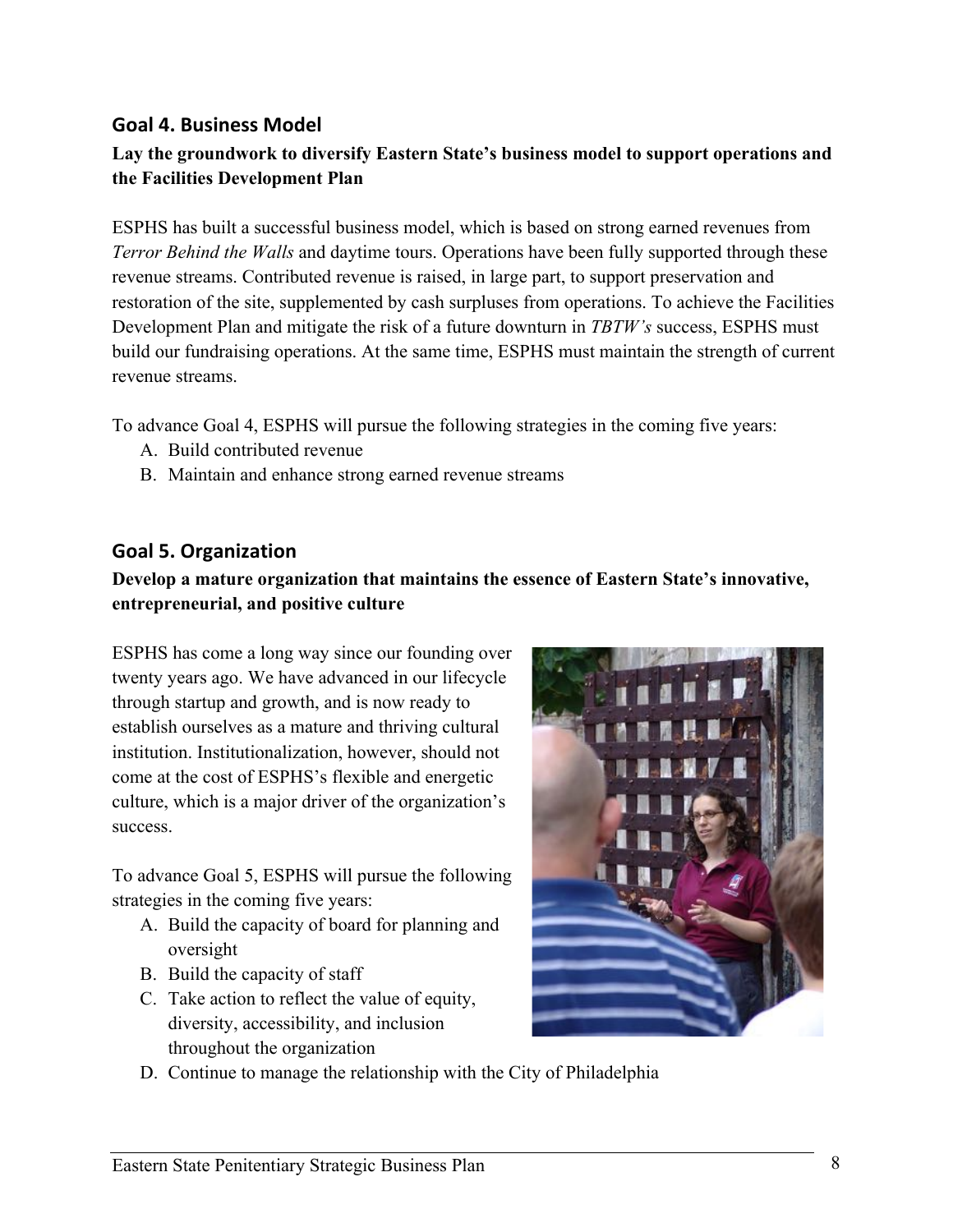

## **Facilities Development Plan**

#### Needs Assessment

ESPHS uses the site in a myriad of ways. Through individual walk throughs and a retreat, staff prioritized building needs in the following categories: Essential Needs, Core Mission Needs, *TBTW* Needs, Staff Needs, and Other Back of House Needs. Included in the full plan is a summary of the prioritization made by staff and reviewed by the planning committee.

#### Phasing

Nearly 350 components of the construction costs were categorized by type: renovation, preservation, exhibits, landscape, mechanical/electrical/fire protection/plumbing, HVAC, structural, infrastructure, and stormwater management. Building projects were then phased based on need and to align with ESPHS's assumptions about timing of fundraising opportunities and capacity.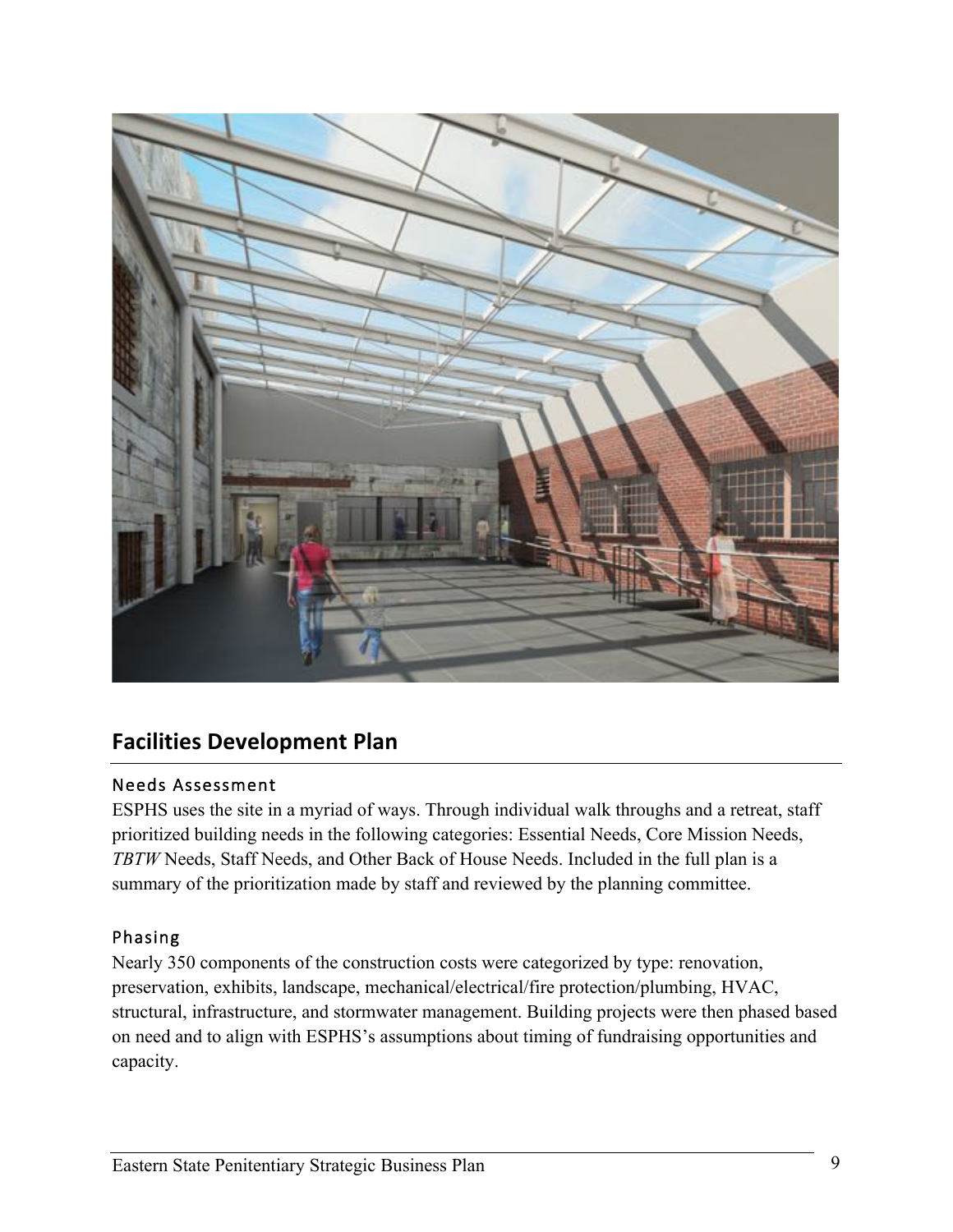|               | <b>Phase</b>                                             | <b>First Year Online</b> |
|---------------|----------------------------------------------------------|--------------------------|
|               | <b>Visitors Center</b>                                   | 2019                     |
| 2             | <b>Infrastructure and Critical Preservation Projects</b> | 2020                     |
| $\mathcal{E}$ | <b>Industrial Building Staging</b>                       | 2020                     |
| 4             | Stormwater Management                                    | 2020                     |
| 5             | <b>Industrial Building</b>                               | 2023                     |
| 6             | Collections                                              | 2022                     |
|               | <b>Visitor Amenities</b>                                 | 2022                     |
| 8             | <b>Administration Building</b>                           | 2028                     |
| 9             | <b>Additional Preservation Projects</b>                  | 2028                     |

## **Financials**

ESPHS's current business model generates healthy, consistent surpluses, which have enabled the organization to experiment with new programs, make needed investments in site preservation, and weather unexpected downturns. Over the next five years, ESPHS's annual operating costs are projected to grow from \$6.3M in 2015 to \$9.7M as a result of investments in the strategies laid out in this plan and other cost increases beyond the control of the organization. ESPHS's annual surpluses have enabled the organization to build a healthy level of cash reserves. While this plan calls for the use of some of these reserves for capital projects over the next ten years, ESPHS will maintain a fund of nearly 3 months of expenses toward reserves. The pro-forma included in the plan shows the projected financial implications of the plan from FY2017 to FY2021, and lists the key assumptions that underpin the financial projections.

#### **Risks**

All plans by their very nature carry an element of risk. To mitigate potential negative impact, ESPHS will closely monitor the following types of risk and adjust our strategy as needed. The plan document includes descriptions of ESPHS's mitigation strategies for these risks.

#### **Strategic Risks**

- *TBTW surpluses.* ESPHS is dependent on surpluses from TBTW to cross-subsidize operations, to replenish reserves, and to fund capital development. TBTW is vulnerable to unpredictable factors, such as bad weather, that temporarily depress demand. Its success is also contingent on continued public interest in Halloween experiences.
- *Capital Support.* The Facilities Development Plan (FDP) is dependent on several sources of funding, including the Commonwealth of Pennsylvania's Redevelopment Assistance Capital Program (RACP), the City of Philadelphia, and private donors.
- *Building deterioration.* The plan was based on a careful review of ESPHS's facilities by Atkin Olshin Schade and the FDP includes every project categorized as Preservation